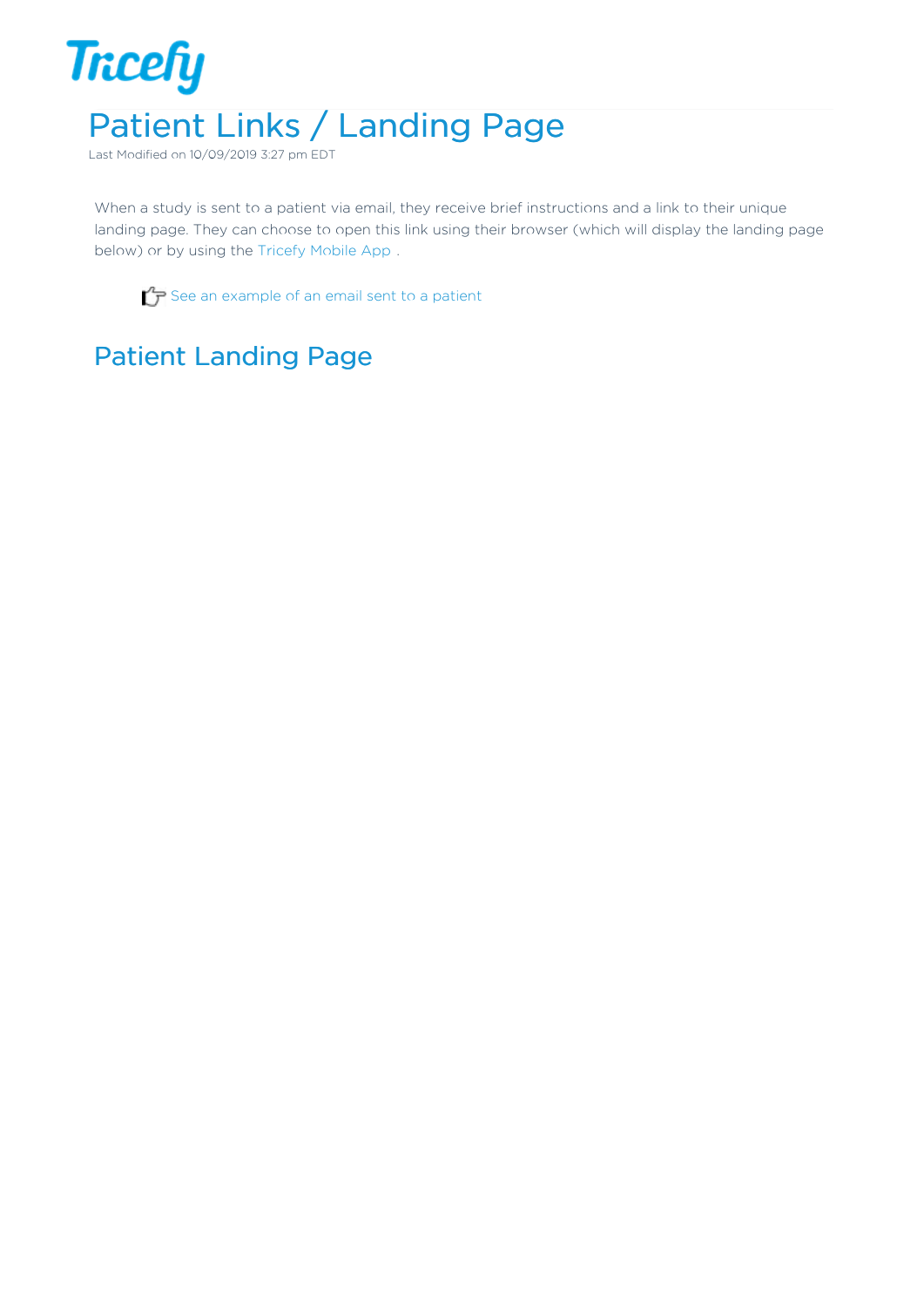## **Tricefy**



(1) Select Download Image beneath an image to download individual images. Downloaded images will be located in the Downloads folder on the patient's computer.

- $\bullet$  Images can also be right-clicked and saved directly to the computer.
- Once images are saved or downloaded, they can be posted on social media, emailed to family,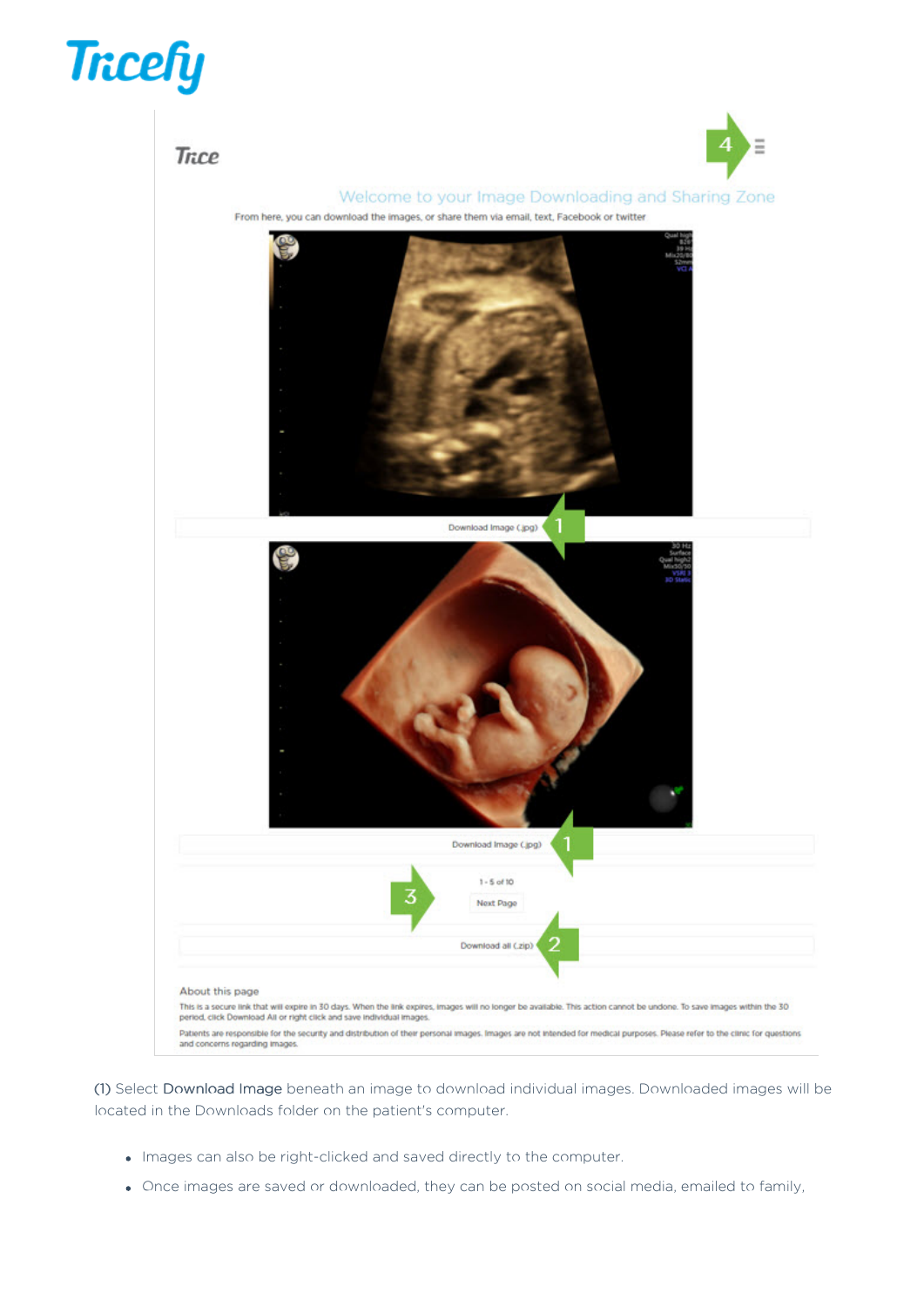

etc. It is recommended that patients share downloaded images, rather than the landing page link, since the link is temporary.

(2) Select Download All to download all images at once. Images will download in a compressed (zipped) folder within the Downloads folder on the patient's computer.

If patients have issues downloading their images, confirm they do not have firewalls, restrictive permissions, or anti-virus software preventing downloads.

(3) Displays how many files are shown; if the study includes more than five images, navigation buttons are available:



• Next Page displays the next five files

• Previous Page returns to the previous five files

(4) Opens a window to allow patients to change their display language, see page views, and delete their landing page. Selecting Back returns the patient to their images:

| Change Language                         |  |
|-----------------------------------------|--|
| English                                 |  |
| Page Views                              |  |
| This page has been viewed 2 times.      |  |
| <b>Last Page View</b>                   |  |
| This page was last viewed about 1 hour. |  |
| Delete Images                           |  |
| Delete Code                             |  |

(5) Changing the language translates all text shown to anyone that visits the landing page.

(6) Statistical data displays how many times, and how recently, the landing page was viewed.

(7) A Delete Code is included in the email/text message that is sent to the patient. They can enter the four-digit code to delete the page (voiding the link) before it expires. This will prevent anyone, including themselves, from accessing the page.